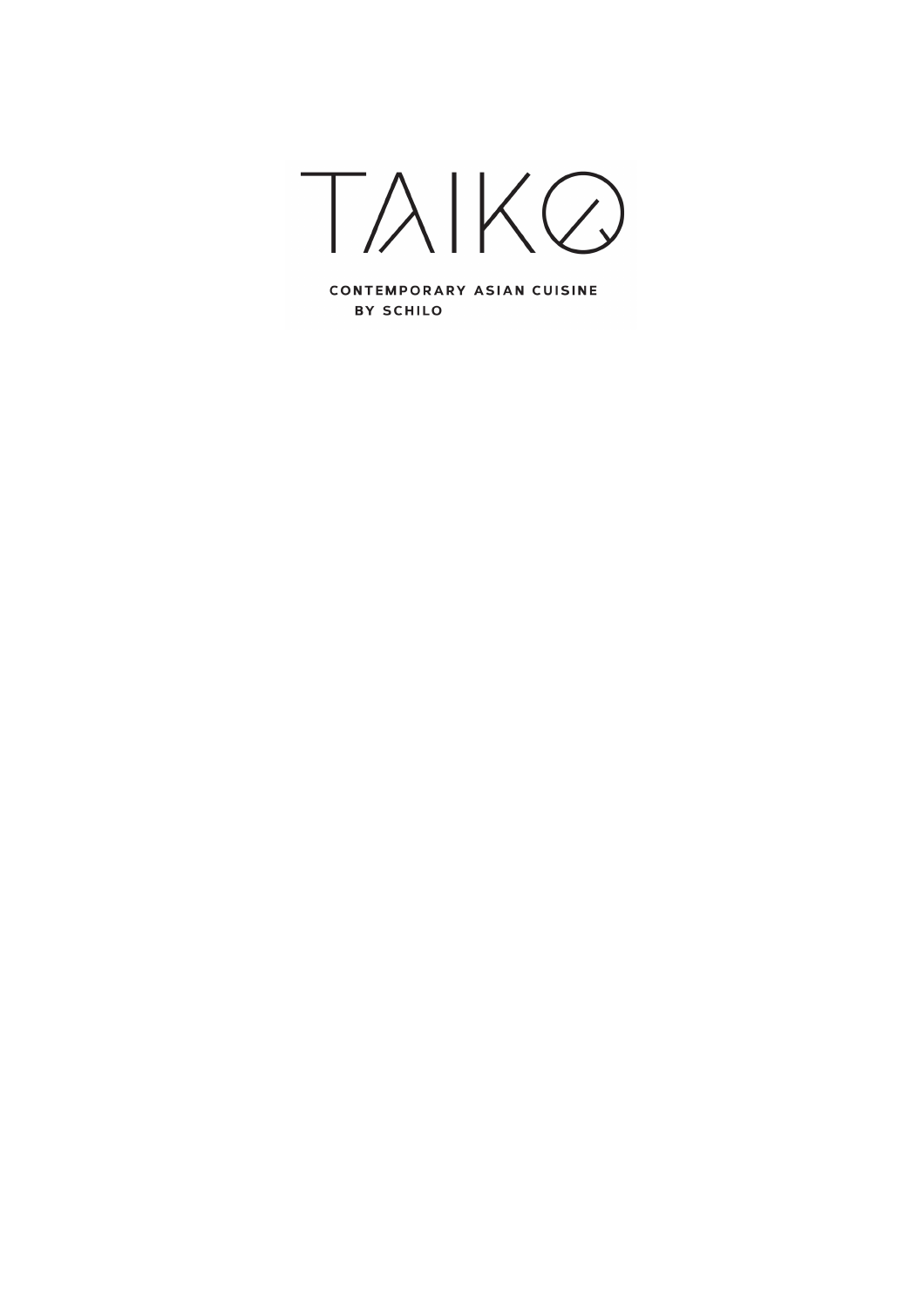## ようこそ yōkoso! WELCOME!

## Taiko Bar 2022

*At Taiko Bar, everything revolves around three elements: Asian flavours, international luxury and local roots*

*Taiko Bar boasts a completely new bar menu in which authentic Asian flavours and spirits play an important role. The Taiko bartenders have created playful twists and variations on classic cocktails that will guide you on a taste journey through Asia. Mixing the familiar with eccentric and exciting new ingredients.*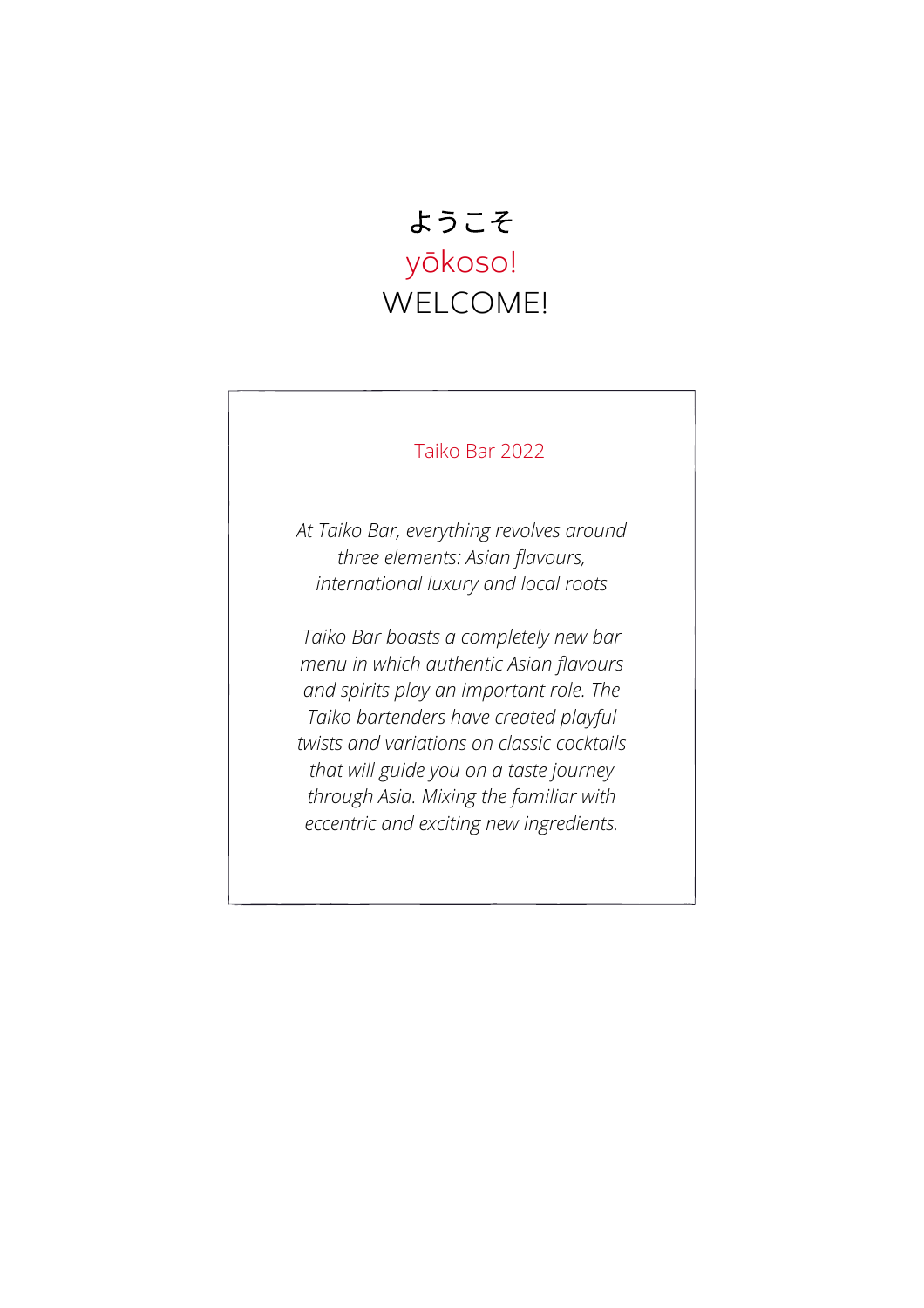# 点心 tenshin DIMSUM

Available after 17.00

| LOBSTER GYOZA   3 PCS<br>chives   rock chives          | 26    |
|--------------------------------------------------------|-------|
| WAGYU GYOZA   3 PCS<br>smoked garlic   sancho pepper   | 26    |
| COLA CHICKEN GYOZA   3 PCS<br>ginger   negi   szechuan | 22    |
| DUCK SUI MAI   3 PCS<br>hoisin   leek   chili          | 19    |
| HAR KAU   3 PCS<br>mushroom   tofu   pinenuts          | 18    |
| SHRIMP TOAST   3 PCS<br>chili   sesame   lemongrass    | 20    |
| STEAMED BUN   2 PCS<br>energi   XO   black bean        | 18    |
| ZEEUWSE PLATTE   3 OR 6 PCS<br>buddha's hand   nam jim | 18 36 |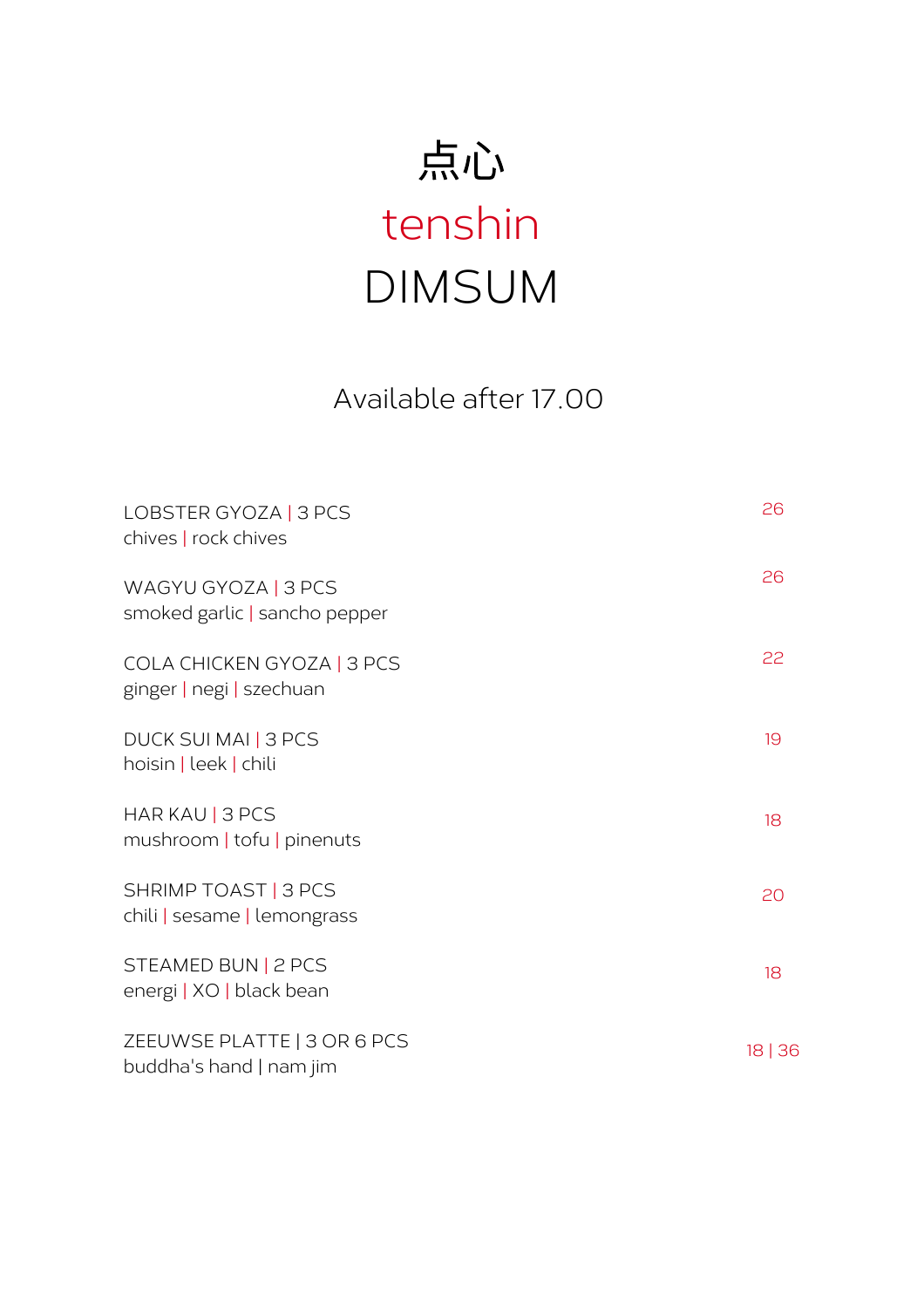## すし sushi SUSHI

## Available after 17.00

## NIGIRI | 2 PCS

| avocado                            | 8        |
|------------------------------------|----------|
| tamago                             | 9        |
| scottish salmon                    | 10       |
| hiramasa kingfish                  | 12       |
| akami                              | 12       |
| chuu toro                          | 18       |
| oo toro                            | 20       |
| SASHIMI   5 PCS                    |          |
| akami                              | 22       |
| chuu toro                          | 28<br>30 |
| oo toro                            |          |
| scottish salmon                    | 20       |
| hiramasa kingfish                  | 22       |
| <b>GUNKAN</b>                      |          |
| oscientra caviar   10g   per piece |          |
| ikura   ginger   2 pcs             | 24<br>20 |
| wagyu tartar   smoked soy   2 pcs  | 24       |
| MAKI   8PCS                        |          |
| soft shell crab roll               | 24       |
| chives   rock chives               |          |
| akasha roll                        | 18       |
| smoked garlic   sancho pepper      |          |
| spicy tuna roll                    | 22       |
| ginger   negi   szechuan           |          |
| salmon avocado roll                | 20       |
| hoisin   leek   chili              |          |

Allergen information available upon request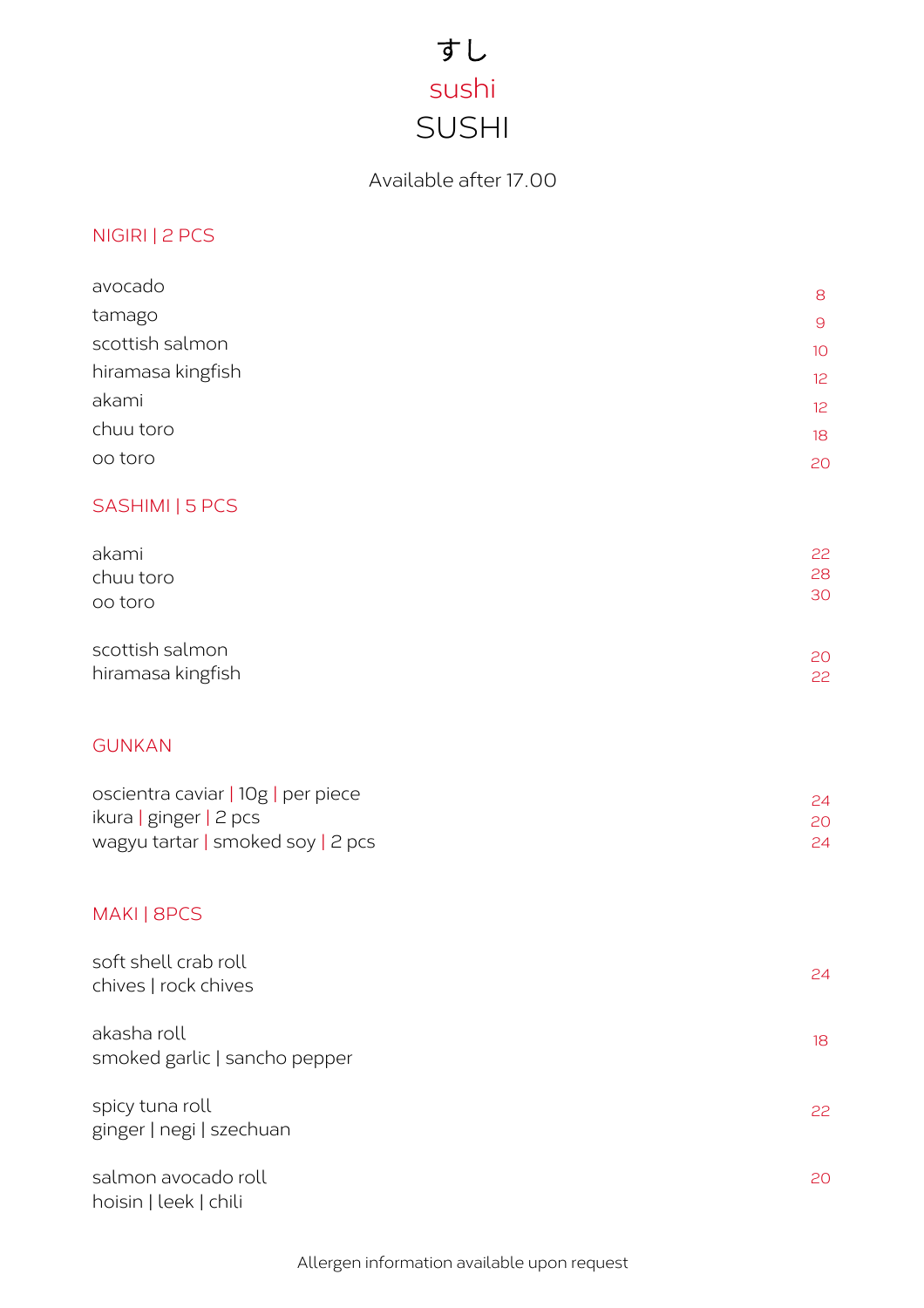## 飲料 inryō BEVERAGES

### Omotenashi Cocktail List

Through the constant pursuit of craftsmanship; House of Suntory master blenders have perfected the art of distilling - resulting in the most awarded and admired spirits in the world.

"To create unique quintessential Japanese spirits the whole world can enjoy"

| Melon Punch                                                                                                              | 18 |
|--------------------------------------------------------------------------------------------------------------------------|----|
| Refreshingly fruity and floral<br>Roku Gin - Chartreuse - Melon - Pineapple soda                                         |    |
|                                                                                                                          |    |
| <b>Forest Breeze</b>                                                                                                     | 19 |
| Sweet & Sour. Refreshing with a spicy finish                                                                             |    |
| Don Julio Tequila - Falernum- Forest Berries- Chilli- Grapefruit Soda                                                    |    |
|                                                                                                                          |    |
| New Amsterdam                                                                                                            | 18 |
| Fruity & woody first impression with hints of pepper as an aftertaste                                                    |    |
| Barolo Chinato - Sake - Cognac - Agave                                                                                   |    |
|                                                                                                                          | 16 |
| Smoked Mandarin                                                                                                          |    |
| Spiritous, slightly sweet with a smooth and long- nutty aftertaste<br>Makers Mark Bourbon - Mandarin - Tonka- Grapefruit |    |
|                                                                                                                          |    |
| Botterbabelar Martini                                                                                                    | 19 |
| Sweet & creamy texture with a vanilla start and caramel finish                                                           |    |
| Don Q Spiced Rum - Banana- Sea Salt Caramel - Coconut                                                                    |    |
|                                                                                                                          |    |
| House of Suntory Highballs                                                                                               |    |
|                                                                                                                          |    |
| Tokio Cherry                                                                                                             | 17 |
| Refreshing sweet and dry with a hint of citrus finish                                                                    |    |
| Toki whiskey - Bergamot - Cherry - Tonic                                                                                 |    |
| <b>White Grain</b>                                                                                                       |    |
| Refreshing & earthly flavours with a floral finish                                                                       | 17 |
| Haku Vodka - Chamomile Cordial - Ginger ale                                                                              |    |
|                                                                                                                          |    |
| Roku Kick                                                                                                                | 17 |
| Refreshing & slightly fruity with a kick                                                                                 |    |
| Roku Gin - Ginger Juice - Cucumber - Lemonade                                                                            |    |
|                                                                                                                          |    |

\*Ask your bartender for the perfect mocktail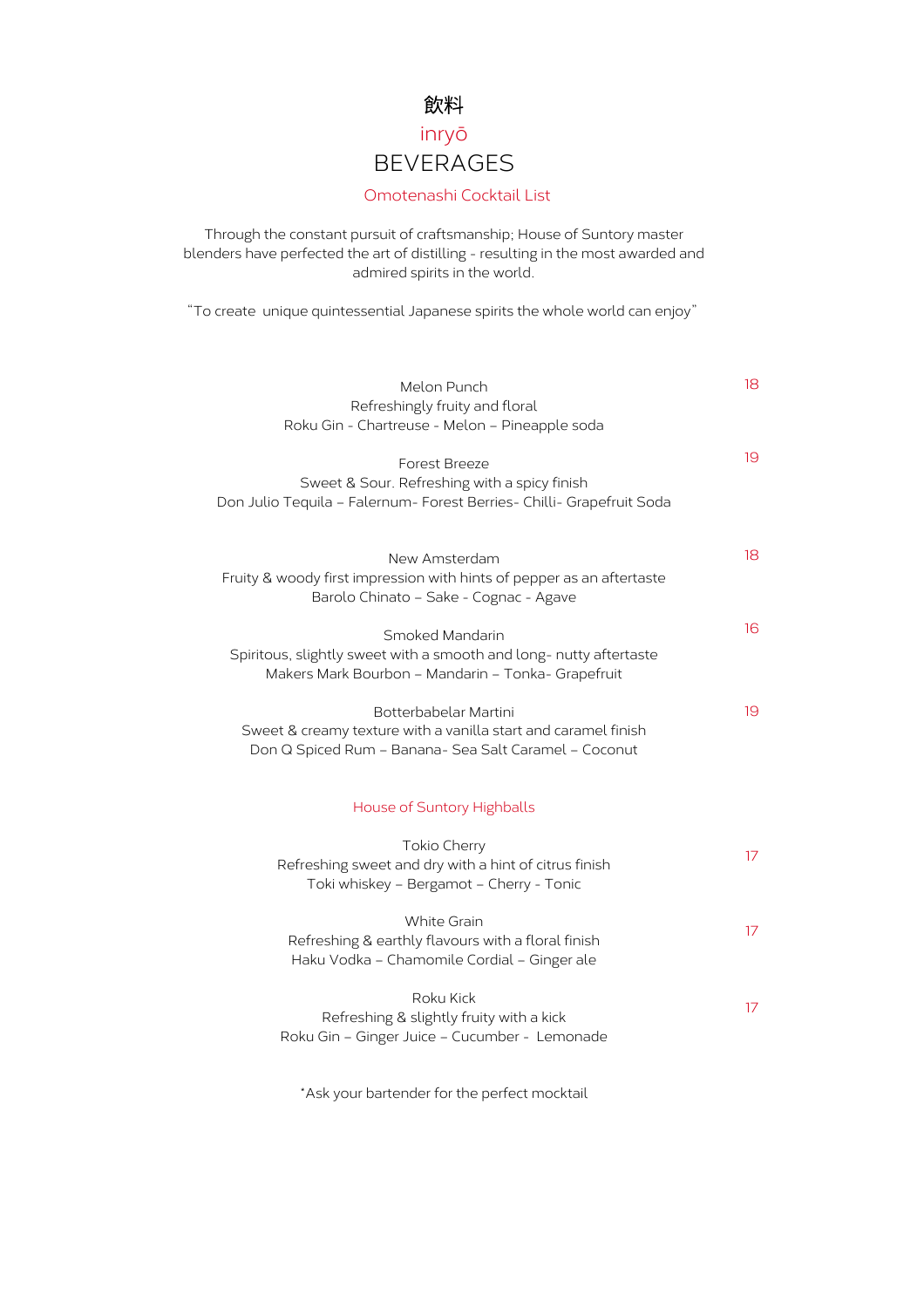## BUBBLES

## BRUT CHAMPAGNE

| veuve clicquot brut                  | 21 125 |
|--------------------------------------|--------|
| ruinart blanc de blanc               | 220    |
| veuve clicquot 'la grande dame' 2006 | 380.   |
| dom perignon vintage 2010            | 460    |

## ROSE CHAMPAGNE

| veuve clicqout rose             | 160   |
|---------------------------------|-------|
| ruinart brut rose               | 17 O  |
| billecart salmon brut rose      | 275   |
| dom perignon vintage rose 2006  | 900   |
| krug rose brut                  | 720   |
| lous roederer cristal rose 2008 | 1300. |
|                                 |       |

## CAVA

| gramona la cuvee gran reserve | 14 70 |
|-------------------------------|-------|
|-------------------------------|-------|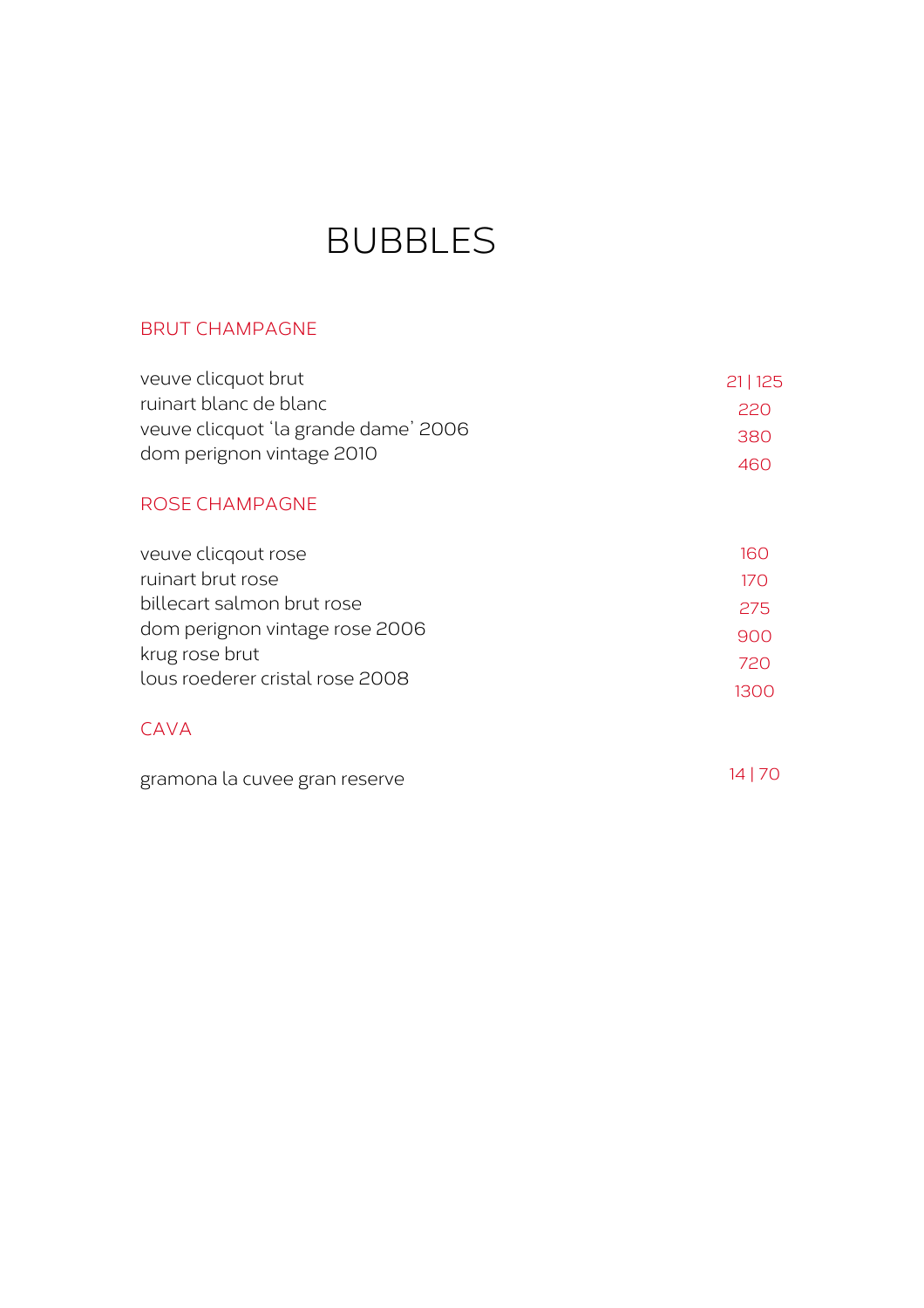| <b>WINES</b>                                                                                             | <b>GLASS   BOTTLE</b> |
|----------------------------------------------------------------------------------------------------------|-----------------------|
| <b>WHITE WINES</b>                                                                                       |                       |
| jordan, chenin blanc 'inspector<br>peringuey' stellenbosch,<br>south africa 2019                         | 9 45                  |
| bodegas valdesil,<br>godello 'monenovo'valdeorras, spain 2019                                            | 10 50                 |
| roger lassarat, saint-véran 'cuvée prestige', burgundy, france<br>2018<br>chardonnay                     | 14 75                 |
| ROSÉ WINES                                                                                               | 14 70                 |
| château la mascaronne, côtes de<br>provence, france 2020<br>cinsault, grenache                           |                       |
| <b>RED WINES</b>                                                                                         |                       |
| domaine brusset, côtes du rhône<br>'laurentb', rhône, france 2020<br>syrah, carigan, grenache, mouvrèdre | 9 45                  |
| canovino, valpolicella ripasso,<br>veneto, italy 2016<br>corvina, corvione, rondinella, oseleta          | 12 65                 |
| muga, rioja reserva,<br>spain 2016<br>tempranillo                                                        | 14 70                 |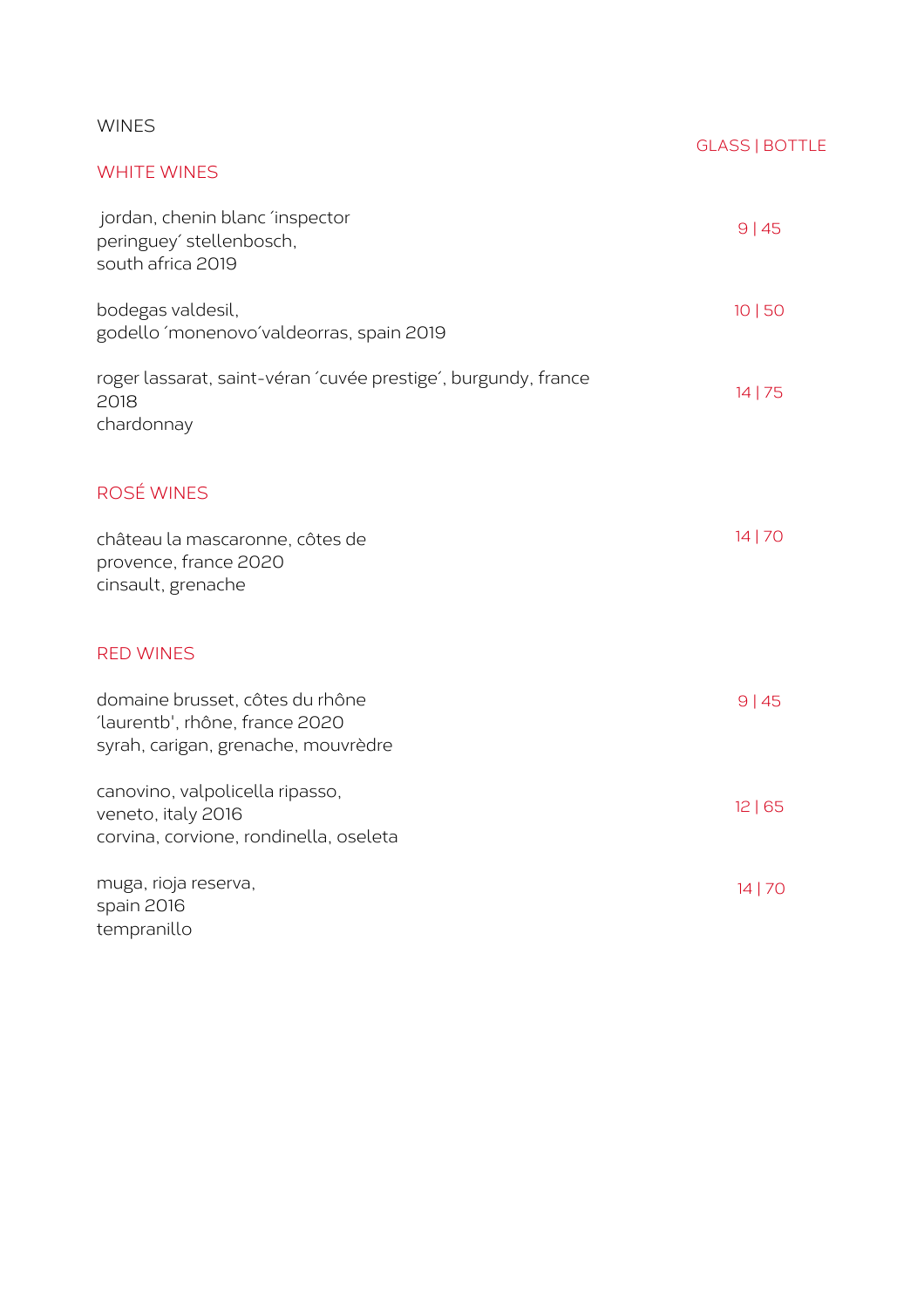## Whisk(e)y

Bowmore is the oldest licensed distillery on Islay; that uses 'The Art of Time' as the central way to make their whisky "A masterpiece sculptured by time"

| bowmore 12                                        |              |
|---------------------------------------------------|--------------|
| bowmore 15                                        | 12           |
| bowmore 18                                        | 21<br>36     |
| <b>JAPANESE WHISKEY</b>                           |              |
| hibiki 21y                                        |              |
| hibiki 17y                                        | 149          |
| hibiki harmony                                    | 100          |
| kurayoshi 18y                                     | 38           |
| yamazaki 12y                                      | 149          |
| nikka taketsuru                                   | 59<br>29,5   |
| hakushu                                           | 28           |
| chita                                             | 23           |
| nikka from the barrel                             | 18           |
| nikka coffey grain                                | 17,5         |
| toki                                              | 14           |
| <b>SINGLE MALT</b>                                |              |
| glenfiddich 21y rum cask finish                   | 36,5         |
| the Balvenie 21y portwood                         | 36,5         |
| lagavulin 16y                                     | 18           |
| talisker 10y                                      | 9            |
| <b>HOUSE OF MACALLAN</b>                          |              |
| the macallan double cask 12                       |              |
| the macallan double cask 15                       | 14           |
| the macallan double cask 18                       | 22           |
| the macallan rare cask                            | 48           |
| the macallan limited edition                      | 65           |
| the macallan no.6                                 | 30           |
|                                                   | 450          |
| *ask your bartender for a macallan whiskey flight |              |
| HOUSE OF JOHNNIE WALKER                           |              |
| king george V, limited stock                      |              |
| blue label                                        | 95           |
| blue label ghost and rare                         | 39,5<br>39,5 |
| gold label                                        | 16           |
| johnnie walker black label                        | 9            |
| <b>BOURBON</b>                                    |              |
| maker's mark                                      | 8            |
| michter's bourbon                                 | 18           |
| michters 10y                                      | 50           |
|                                                   |              |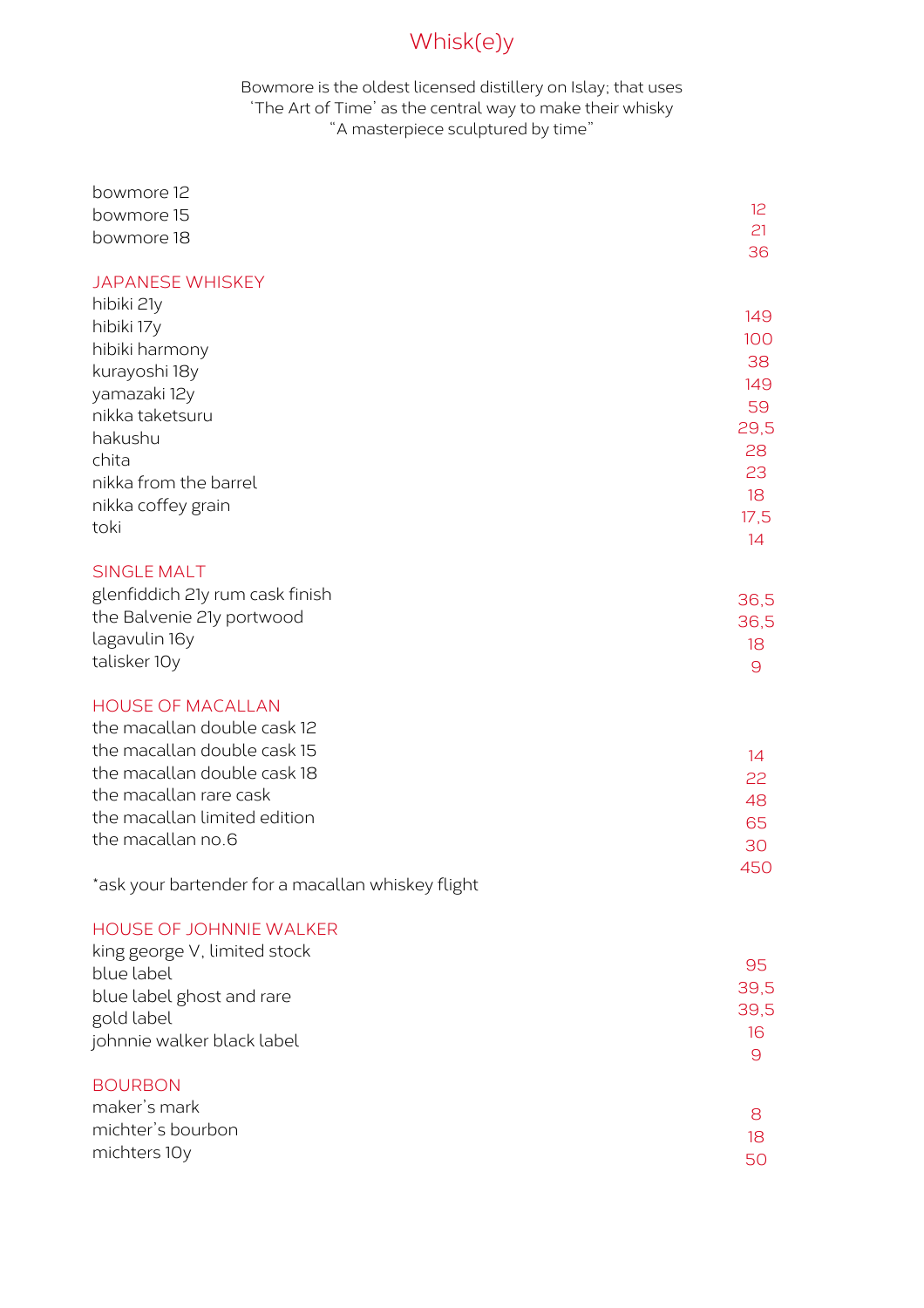| <b>RYE</b><br>michter's rye<br>bulleit rye                                                                     | 14<br>$\Theta$                 |
|----------------------------------------------------------------------------------------------------------------|--------------------------------|
| <b>GIN &amp; TONICS</b>                                                                                        |                                |
| <b>HOUSE G&amp;T</b><br>roku Gin                                                                               | 19,5                           |
| <b>JAPANESE GINS</b><br>ki no bi<br>etsu<br>nikka coffey                                                       | 32,5<br>17,5<br>22,5           |
| <b>CITRUS</b><br>tangueray 10<br>tanqueray rangpur<br>hendricks                                                | 20,5<br>18<br>19               |
| FRUITY   FLORAL<br>monkey 47<br>monkey 47 sloe<br>1689 pink gin<br>tanqueray flor de sevilla<br>nolet's silver | 23<br>23<br>22,5<br>21,5<br>21 |
| <b>HERBAL &amp; SPICE</b><br>bobby's<br>gin mare                                                               | 20<br>20                       |
| <b>JENEVER</b><br>bols corenwyn<br>bols barrel aged genever                                                    | 7<br>$\overline{7}$            |
| <b>BEER</b><br>kirin ichiban                                                                                   | 8.5                            |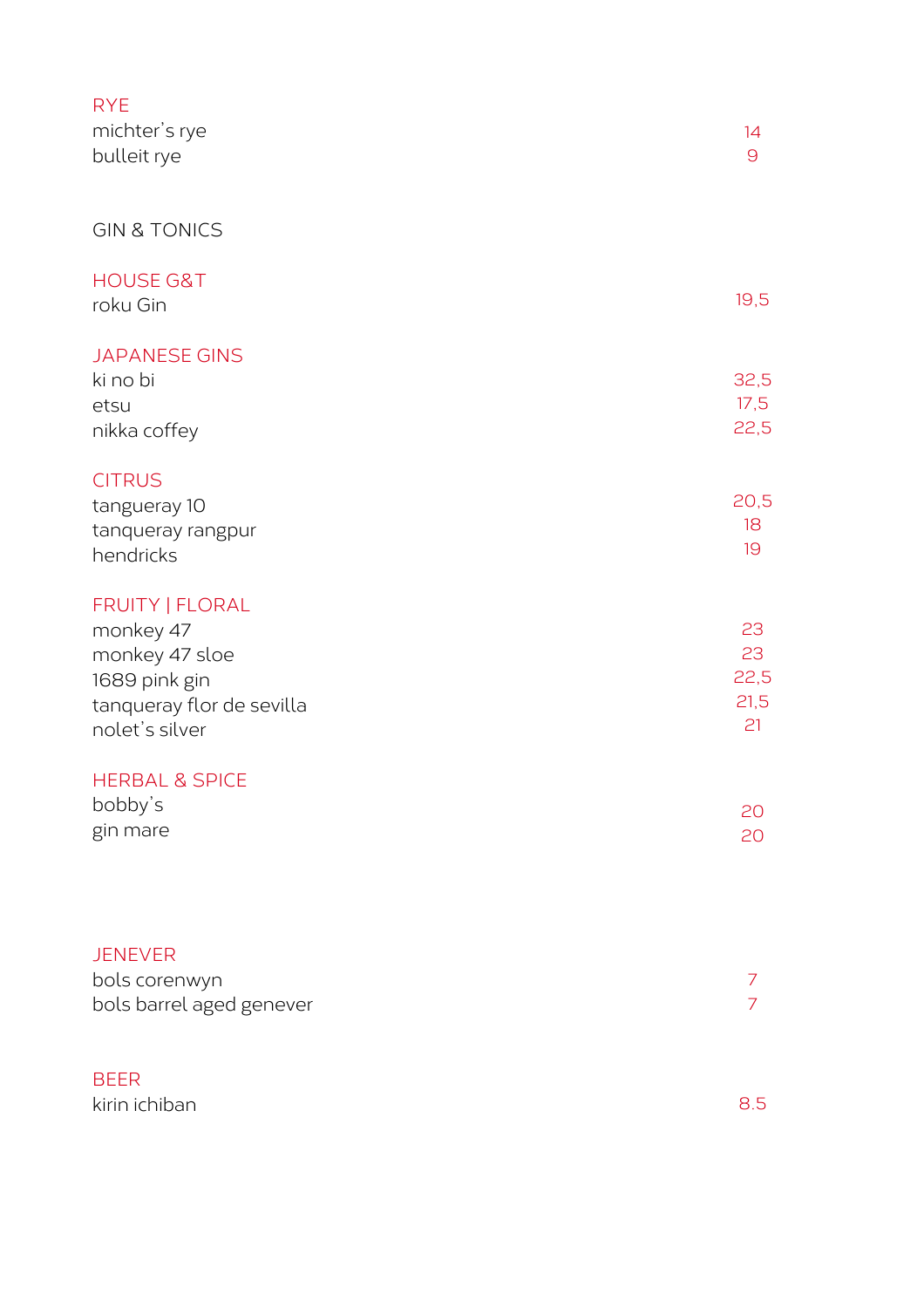## V O D K A

| belvedere          | 13 |
|--------------------|----|
|                    | 12 |
| grey goose<br>haku | 9  |
| eiko               | 12 |
|                    | 9  |
| ketel one vodka    |    |

## R U M

|                              | 20              |
|------------------------------|-----------------|
| teeda 5y, Japan              | 15              |
| kiyomi, Japan                |                 |
| zacapa royal                 | 59              |
| zacapa XO                    | 24              |
|                              | 14              |
| zacapa 23                    |                 |
| gosling                      | 8               |
| union 55 salted & spiced rum | 8               |
| bacardi carta blanca         | 8               |
| william george               | 8               |
| plantation pineapple         | 12 <sup>°</sup> |
| don Q oak barrel spiced      |                 |
|                              | 12.             |

## TEQUILA Y MEZCAL

| fortaleza                                              | 18         |
|--------------------------------------------------------|------------|
| casamigos blanco                                       | 15<br>19,5 |
| casamigos reposado                                     |            |
| don julio blanco                                       | 12         |
| don julio reposado                                     | 8          |
| agave de cortes joven                                  | 14         |
| nuestra soledad lachigui                               |            |
| el jolgorio madrecuixe                                 | 25<br>20   |
| origen raiz cenizo                                     |            |
| <b>CALVADOS ROGER GROULT</b>                           |            |
| roger groult 12y                                       | 15         |
| roger groult 8y                                        |            |
| التاكل بالتاريخ والمتحدث والمستحدث والمنافذة المتحددات | 8          |

## CALVADOS ROGER GRO U L T

| CALVADOS ROOLR OROULI |  |
|-----------------------|--|
| roger groult 12y      |  |
| roger groult 8y       |  |
|                       |  |
| roger groult 3y       |  |

## **COGNAC**

| CUGNAC.                | 229             |
|------------------------|-----------------|
| remy martin louis XIII |                 |
| remy martin XO         | .32 I           |
| remy martin VSOP       | 12 <sup>°</sup> |
| hennessy XO            | .32 I           |